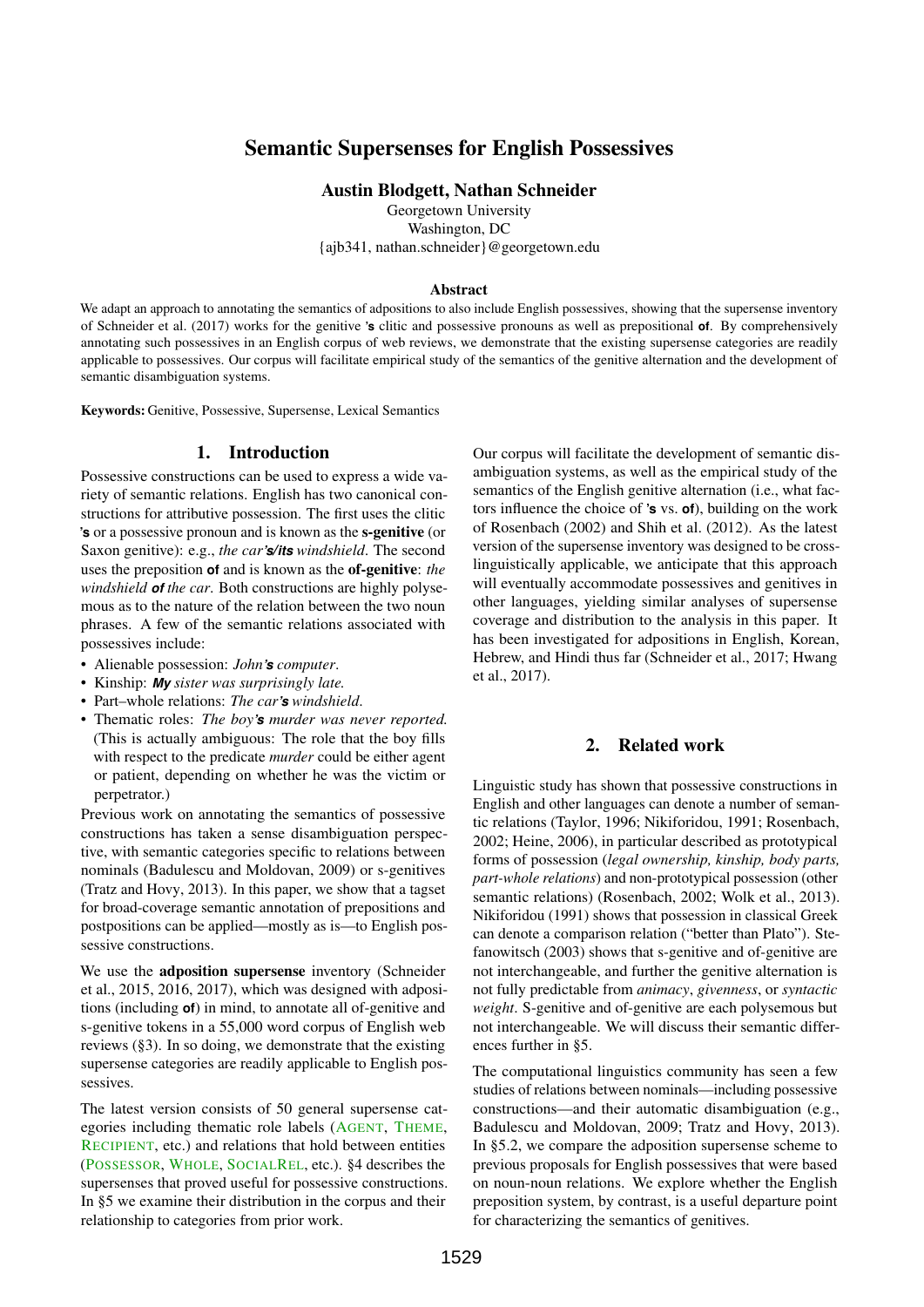<span id="page-1-2"></span>

| <b>Supersense</b>  | $'s + PRP$$ | of $%$ | <b>Supersense</b> | $3$ +PRP\$ $\%$ | of $%$ | <b>Supersense</b> | $\text{S+PRPS} \%$ | of $%$ |
|--------------------|-------------|--------|-------------------|-----------------|--------|-------------------|--------------------|--------|
| Agent              | 11.2        | 0.4    | <b>Identity</b>   |                 | 5.5    | <b>SocialRel</b>  | 19.5               | 0.8    |
| <b>Beneficiary</b> | 0.9         |        | Instrument        |                 | 0.2    | <b>Species</b>    |                    | 7.7    |
| Causer             | 0.4         | 0.4    | Locus.            | 0.1             | 1.6    | <b>Stimulus</b>   |                    | 2.4    |
| Characteristic     |             | 1.4    | Manner            |                 | 0.2    | Stuff             |                    | 3.3    |
| ComparisonRef      |             | 0.2    | OrgRole           | 2.9             | 1.0    | <b>Theme</b>      | 1.1                | 3.1    |
| Cost               |             | 0.6    | Originator        | 6.9             | 0.2    | Time              | 0.3                | 0.6    |
| <b>Duration</b>    | 0.2         |        | Possession        |                 | 0.6    | Topic             |                    | 6.3    |
| Experiencer        | 7.7         | 0.4    | <b>Possessor</b>  | 34.2            |        | Whole             | 6.0                | 12.2   |
| Extent             |             | 0.4    | <b>Quantity</b>   |                 | 36.9   |                   |                    |        |
| Gestalt            | 7.7         | 13.8   | Recipient         | 1.0             |        | # tokens          | 1104               | 509    |

Table 1: Token distribution of supersenses: **of**-PP vs. genitive case (**'s** and possessive pronouns). The percentages in each column sum to 100%. In addition, there were 11 s-genitive tokens that were used in idioms.

## 3. Corpus annotation

For this work, 2 linguists annotated a 55,000 word corpus of English web reviews. We annotate a total of 1,613 possessive constructions with 28 attested supersense labels (out of 50 total). Their lexical distribution is given in figure [1.](#page-2-0) One annotator labeled all genitive case tokens from scratch. The other annotator revised the **of** tokens from [Schneider et al.'](#page-5-3)s [\(2016\)](#page-5-3) supersenses to reflect the inventory of [Schneider et al.](#page-5-0) [\(2017\)](#page-5-0). From this data, 100 sentences containing s-genitives were randomly sampled and independently labeled by both annotators. $1$  109 s-genitive tokens are in this sample. In our study, each s-genitive or of-genitive token was assigned a single label. (See [Hwang et al.](#page-5-6) [\(2017\)](#page-5-6); [Schneider et al.](#page-5-12) [\(2018\)](#page-5-12) for a strategy of representing construal with two supersense labels.)

The 2 annotators agreed 72% of the time; Cohen's  $\kappa$  was 0.66, falling into a range which has been said to indicate "substantial" agreement [\(Viera et al.,](#page-5-13) [2005\)](#page-5-13). Disagreements are discussed in [§4.2](#page-2-1) below.

## <span id="page-1-0"></span>4. Supersense inventory for possessives

#### 4.1. Categories

Of the 50 supersenses in [Schneider et al.'](#page-5-0)s [\(2017\)](#page-5-0) inventory, 28 appear to be relevant to English possessive constructions. Their distribution in our corpus appears in table [1.](#page-1-2) We exemplify and discuss these categories below.<sup>[2](#page-1-3)</sup>

CONFIGURATION subtypes. The most prototypical possessive scenarios are stative relationships between entities. Excluding relations of place and time (which may apply to static or dynamic scenes), these fall under the CONFIG-URATION portion of the supersense hierarchy. Together,

these account for 83.3% of the **of** tokens and 70.3% of the s-genitive tokens in our corpus.

#### CHARACTERISTIC: *a place of beauty*

"NP<sub>1</sub> of NP<sub>2</sub>", where NP<sub>1</sub> refers to an entity and NP<sub>2</sub> to a quality of that entity (also: *a person of honor*); seems to be a rare construction that does not admit an **'s** paraphrase.

### COMPARISONREF: *the opposite of cheap*

This category exists primarily for **than**, **like**, **as**, and similar prepositions that can be used in various statements of comparison, contrast, similarity, or differentiation. Occasionally, a predicate like *opposite* uses **of** to mark such a role.

GESTALT: *Her flexibility and accessibility, Quality of work* GESTALT is the inverse of CHARACTERISTIC: it is the holder of a property.

#### IDENTITY: *a neat gem of a restaurant*

This label is used for constructions that establish some sort of equation between the two noun phrases. With **of**, the head noun is a category being ascribed to the dependent. The above example can be paraphrased as *a restaurant that is a neat gem*.

#### ORGROLE: *his firm*, *a customer of this store*

The dependent NP is an organization/institution with which somebody (denoted by the head NP) has an association.

POSSESSION: *the owner of a new car*

For of-genitives and s-genitives, this is restricted to arguments of a predicate of ownership. In a way, the example above is also a THEME. With *the car 's owner*, the labels POSSESSION and GESTALT both seem to apply (because the owner is a piece of information typically associated with cars).

#### POSSESSOR: *her dog*

Strikingly, there were no clear **of**-POSSESSORs in our corpus—for the most prototypical forms of possession (human ownership of a nonhuman entity), English speakers exhibit a strong preference for the s-genitive, though *the dog of hers* is a valid paraphrase of *her dog*.

QUANTITY: *plenty of parking*

SPECIES: *that kind of behavior*

<span id="page-1-1"></span><sup>&</sup>lt;sup>1</sup>Specifically: Annotator A annotated all genitive case markers in the corpus, and selected examples for discussion with Annotator B. After the discussion, A revised the original annotations and B annotated the random sample of 100 sentences. So as not to skew the results, B skipped 6 tokens that B recalled specifically from the discussion. For the tokens in the sample, A applied 9 distinct supersenses while B found use for a superset of 15 supersenses.

<span id="page-1-3"></span><sup>&</sup>lt;sup>2</sup>Most examples are drawn or adapted from our corpus. Where the names of the categories are conventional, we do not provide a definition. Further definitions and guidelines on applying these categories appear in [Schneider et al.](#page-5-12) [\(2018\)](#page-5-12).

The preposition **of** is frequently used in various expressions of quantity which cannot be paraphrased with the s-genitive. SOCIALREL: *her brother, a friend of mine*

This category covers relationships between persons, including kinship, friendship, and business or other social associations (e.g., **my** teacher). The s-genitive is far more popular than **of** for this relation in our corpus.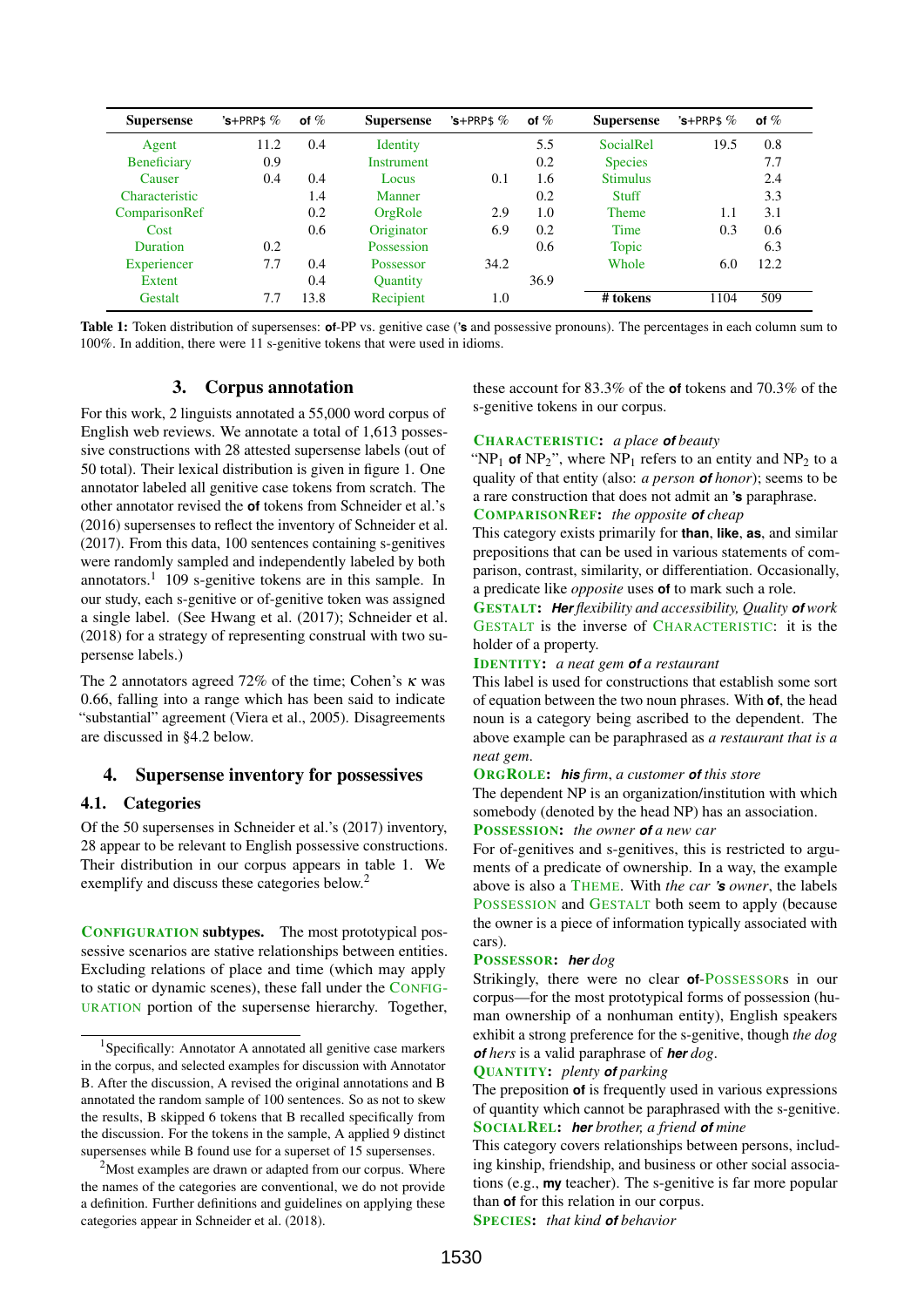<span id="page-2-0"></span>

Figure 1: Distribution of s-genitive forms with supersense labels. Nonstandard spellings like **ur** have been normalized.

STUFF: *the piece of metal*

WHOLE: *judge a book by its cover, the inside of my car*

PARTICIPANT subtypes. Nominalization and other processes result in the realization of participant roles with possessive marking. In our data, these account for 13.9% of **of** tokens and 29.2% of s-genitives.

AGENT: *her help, the fault of the parts supplier* BENEFICIARY: *children 's clothes*

CAUSER: *the fire 's damage, victim of adversity* COST: *a tax bill of \$6,000*

EXPERIENCER: *will exceed your expectations*, *a favorite of our family*

INSTRUMENT: *Usage of product barcodes*

ORIGINATOR: *his advice, in the words of my son* ORIGINATOR is defined as "animate who is the initial possessor or creator/producer of something, including the speaker/communicator of information" [\(Schneider et al.,](#page-5-0) [2017,](#page-5-0) p. 17).

RECIPIENT: *my delivery*

STIMULUS: *a fear of snakes*

THEME: *my next haircut, spraying of pesticides*, *a dish full of filler vegetables*

TOPIC: *kept me apprised of status*

AGENT, EXPERIENCER, and ORIGINATOR are not infrequently expressed with the s-genitive. STIMULUS, THEME, and TOPIC are not infrequently expressed with **of**. The rest are rarely observed in possessive constructions.

CIRCUMSTANCE subtypes. Rarely expressed with possessive constructions, these comprise 2.8% of **of** tokens and 0.5% of s-genitives.

DURATION: *a year 's worth of dirty clothes* EXTENT: *a production increase of 10%* LOCUS: *Miami 's best beach, I am just south of Walnut* LOCUS is used for concrete as well as abstract locations, including states and values.

MANNER: *My room reeks of old cigarette smoke.* TIME: *today 's tough times, March of 2010*

## <span id="page-2-1"></span>4.2. Further conventions

Multiword expressions and idioms. [Schneider et al.](#page-5-14) [\(2014\)](#page-5-14) had already annotated the online reviews corpus for multiword expressions [\(Baldwin and Kim,](#page-4-1) [2010\)](#page-4-1),

<span id="page-2-2"></span>

| Supersense         | 's $\%$ | PRP\$ $\%$ |
|--------------------|---------|------------|
| Agent              | 8.5     | 11.4       |
| <b>Beneficiary</b> | 3.4     | 0.8        |
| Causer             | 0.0     | 0.4        |
| Duration           | 3.4     | 0.0        |
| Experiencer        | 6.8     | 7.8        |
| Gestalt            | 15.3    | 7.3        |
| Locus              | 1.7     | 0.0        |
| OrgRole            | 5.1     | 2.8        |
| Originator         | 10.2    | 6.7        |
| Possessor          | 25.4    | 34.7       |
| Recipient          | 0.0     | 1.1        |
| SocialRel          | 10.2    | 20.0       |
| <b>Theme</b>       | 1.7     | 1.1        |
| Time               | 5.1     | 0.0        |
| Whole              | 3.4     | 6.1        |
| # tokens           | 59      | 1045       |

Table 2: Token distribution of supersenses: **'s** vs. possessive pronouns. The percentages in each column sum to 100%.

including proper names and idioms. We did not apply supersenses to possessives used within a completely fixed phrase, such as the proper name *Ben 's Chili Bowl* or the shorter 'local genitive': *Ben 's is a great restaurant* [\(Quirk](#page-5-15) [and Greenbaum,](#page-5-15) [1973,](#page-5-15) pp. 329–330).

In addition, various idioms license a noun phrase constituent that is required to be possessively marked (but the NP itself is not fixed). These include possessed idioms, where the pronoun in the possessive slot agrees with an NP in another syntactic position [\(Bond et al.,](#page-4-2) [2013,](#page-4-2) [2015\)](#page-4-3): e.g., *try [one] 's best* (which can be instantiated as *I tried my best*, not *\*I tried Mary's best* or *\*I tried her best*); *be quick on [one] 's feet*; and *be on [one] 's own*. Other idioms with a possessive slot do not enforce agreement: e.g., *[one] 's hour/time of need* (*I helped in Mary's hour of need*). If the **'s** clitic was used, it was annotated as a fixed part of the idiom, so we did not assign it a label. In labeling possessive pronouns used in idioms, our policy was to assign a semantic label only if the possessive relationship was compositional, and a special label `\$ otherwise (11 tokens). 4 of these were the generic pronoun **your** in the expression *your average/typical/usual* NP.

Borderline cases. As is par for the course in broadcoverage semantic annotation, many constructions in our corpus could be considered to fit into more than one supersense, or a different supersense depending on context or interpretation. We give two examples:

1. *Jane 's knowledge of the subject matter*: Possessive nominals modifying *knowledge*, like the example above, can plausibly be interpreted as POSSESSOR, EXPERIENCER, GESTALT, and possibly others. Speakers can disagree in how they interpret knowledge with respect to these different perspectives. For the sake of annotation, it is helpful to have a clear and consistent convention. We annotate *Jane 's knowledge* as EXPERIENCER.

2. *I put in my order* vs. *I picked up my order*: The noun *order* can denote a command or request (where the possessive construction is marked as ORIGINATOR) or, by metonymy, an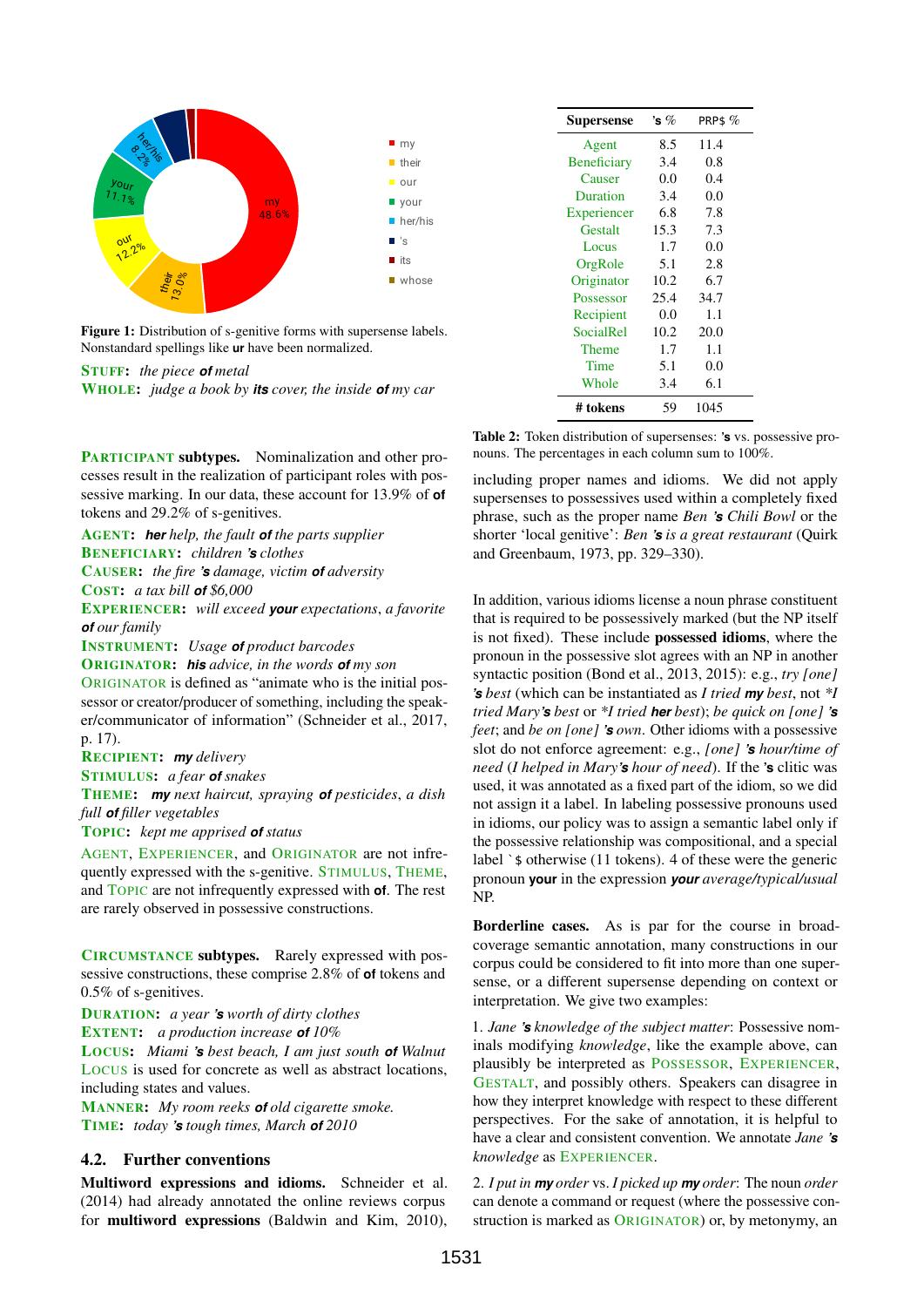<span id="page-3-2"></span>

Table 3: Interannotator confusion matrix for s-genitives.

item which had been requested (in which case the possessive marking on the orderer is labeled POSSESSOR). Annotators should judge by context.

Table [3](#page-3-2) provides a confusion matrix between the two annotators. Annotator 1 was more prone to using prototypical possessive supersenses while Annotator 2 was more willing to use PARTICIPANT subtypes. As examples of disagreement:

- *my home team* was labeled SOCIALREL by A1 and GESTALT by A2—a distinction in whether the team has an interpersonal relationship with or is a property of the speaker;
- in *This one won't be getting my business*, **my** was labeled AGENT by A1 and ORIGINATOR by A2—a distinction in whether business is considered an action or something transfered;
- in *I have many fond memories of my college evenings*, **my** was labeled POSSESSOR by A1 and EXPERIENCER by A2—a distinction in whether evenings are thought to be possessed or experienced.

Recent improvements to the guidelines have sought to address some of these sources of disagreement.

Apart from occasional disagreements about the semantic boundaries of categories, we have noticed that annotating the s-genitive can feel counterintuitive: it is easy to accidentally focus on the role of the head noun and apply the inverse label, e.g. POSSESSION instead of POSSESSOR or CHARACTERISTIC instead of GESTALT. Annotators should therefore be vigilant about s-genitives, and a warning should be generated if an unlikely s-genitive supersense is applied (for instance, POSSESSION or CHARACTERISTIC, neither of which is attested for any s-genitives in our data).

## 5. Discussion

## <span id="page-3-0"></span>5.1. Distribution: s-genitives vs. of-genitives

As table [1](#page-1-2) shows, there are noticeable differences in distribution of supersenses between **of** and genitive case markers (**'s** and possessive pronouns). (The distribution of **'s** is roughly similar to that of possessive pronouns, though there are only 59 tokens of the former. See table [2.](#page-2-2)) The differences are stark. Supersenses that are only attested

for **of** include CHARACTERISTIC, IDENTITY, QUANTITY, SPECIES, STIMULUS, STUFF, and TOPIC. Supersenses that are only attested for **'s** and possessive prepositions include BENEFICIARY, ORGROLE, RECIPIENT, and perhaps most interestingly POSSESSOR.

Semantic differences in distribution are known to play a role in English's *genitive alternation* studied in previous work [\(Shih et al.,](#page-5-5) [2012;](#page-5-5) [Wolk et al.,](#page-5-10) [2013\)](#page-5-10). Many other factors have been established as well. Our data augments the empirical record.

## <span id="page-3-1"></span>5.2. Comparison to previous schemes

Previous annotation schemes for English possessive constructions have been based on attempts to characterize relations between nominals. [Badulescu and Moldovan](#page-4-0) [\(2009,](#page-4-0) herafter "BM") adapted one such set of 35 semantic categories (from [Moldovan et al.,](#page-5-16) [2004\)](#page-5-16), resulting in 22 labels for English possessive constructions. [Tratz and Hovy](#page-5-1) [\(2013,](#page-5-1) "TH"), building on prior work by BM and others, developed a set of 18 semantic categories specific to the s-genitive. They did so iteratively, adjusting the categories as needed to reduce disagreements between annotators. TH's study and inventory were limited to the s-genitive (**'s** and possessive pronouns).

Our approach, by contrast, uses an adposition annotation scheme as the point of departure. We find that indeed, many of the semantic relations expressed with prepositions like **in**, **with**, etc. can also be conveyed with **of** and **'s** (*the man in/with a coat* vs. *the man's coat*; *the financial markets in/of the largest European capitals*). While **'s** was not considered as a preposition in the development of the supersenses, we find that nearly all its usages in a corpus are covered by the supersense categories (rare exceptions are due to idioms). A direct comparison between the schemes is given in table [4.](#page-4-4) Overall, the supersense scheme is slightly finer-grained than the others, which is not surprising as it has more labels (29, including the idiom category, versus 18 for TH and 22 for BM). Most of the supersenses have a counterpart in at least the BM scheme, which covers both kinds of genitive constructions. A notable difference is that certain supersenses distinguish directionality where the corresponding TH labels do not—e.g. GESTALT is distinguished from CHAR-ACTERISTIC, and POSSESSOR from POSSESSION, which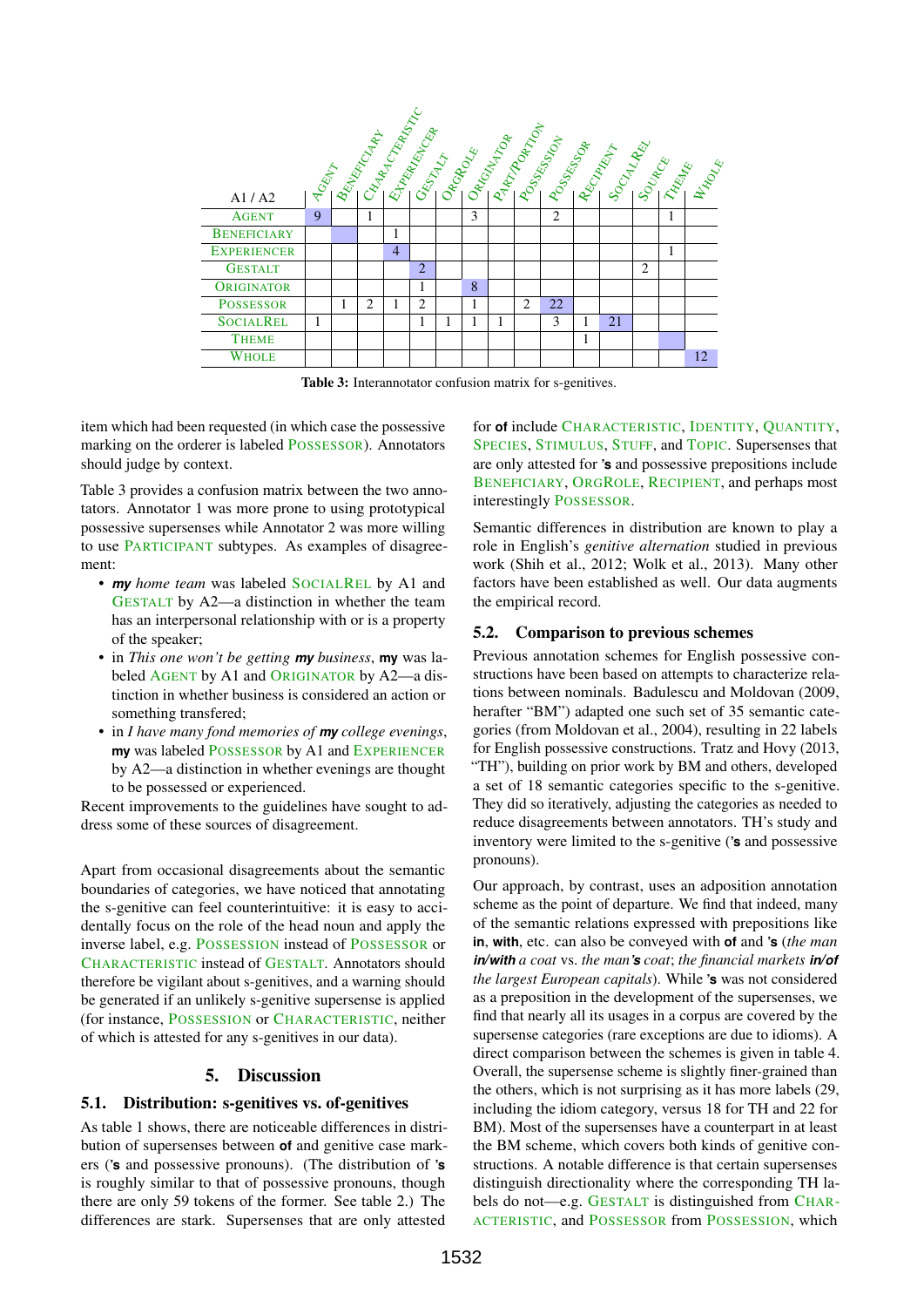<span id="page-4-4"></span>

| <b>Supersense</b>  | (Tratz and Hovy, 2013)        | (Badulescu and Moldovan, 2009) | example                                        |
|--------------------|-------------------------------|--------------------------------|------------------------------------------------|
| Agent              | Subjective                    | Agent                          | her help                                       |
| <b>Beneficiary</b> | Recipient                     | Recipient                      | children's clothes                             |
| Causer             | Producer's Product            | Cause                          | victim of hard times                           |
| Characteristic     |                               | Property                       | a place of beauty                              |
| ComparisonRef      |                               |                                | the opposite of QuikTrip                       |
| Cost               | Extent                        | Measure                        | a price of $$160$                              |
| Duration           | Extent                        | Temporal                       | a year's worth of dirty clothes                |
| Experiencer        | Mental Experiencer            | Experiencer                    | our needs                                      |
| Extent             | Extent                        | Extent                         | a production increase of $10\%$                |
| Gestalt            | Attribute                     | Property                       | Her flexibility and accessibility              |
| <b>Identity</b>    |                               | Hypernymy                      | the city of Dallas                             |
| <b>Instrument</b>  |                               | Means                          | usage of product barcodes                      |
| Locus              | Location                      | Location/Space                 | Miami's best beach                             |
| Manner             |                               |                                | reeks of old cigarette smoke                   |
| OrgRole            | Member's Collection           | Associated With, Source/From   | his firm, prime minister of Japan              |
| Originator         | Producer's Product            | Make/Produce                   | his advice                                     |
| Possession         |                               | Possession                     | the owner of a new car                         |
| Possessor          | Controller/Owner/User         | Possession                     | her dog                                        |
| Quantity           |                               | Measure                        | plenty of parking                              |
| Recipient          | Recipient                     | Recipient                      | my delivery                                    |
| <b>SocialRel</b>   | Kinship, Member's Collection, | Kinship                        | her brother, her family                        |
|                    | <b>Other Relational Noun</b>  |                                | her friend                                     |
| <b>Species</b>     |                               |                                | that kind of behavior                          |
| <b>Stimulus</b>    |                               | <b>Stimulus</b>                | a fear of snakes                               |
| <b>Stuff</b>       |                               |                                | the piece of metal                             |
| <b>Theme</b>       | Objective                     | Theme, Accompaniment,          | my next haircut, "solution of the problem" B., |
|                    |                               | Result                         | "result of the review" B.                      |
| <b>Time</b>        | Temporal                      | Temporal                       | today's tough times                            |
| <b>Topic</b>       |                               | Topic, Depiction-Depicted      | apprised of status, a picture of the moon      |
| Whole              | Partitive                     | Part-Whole                     | the inside of my car                           |
| (idiom)            | Adjective Determined,         |                                | Ben's Chili Bowl,                              |
|                    | Possessive Coumpound, Other   |                                | "his fellow brit" T.                           |
| N/A                | Other                         | Other                          | "state of emergency" B., "your lordship" T.    |

Table 4: Mappings between possessive categories. Quoted examples followed by B. are attributed to [Badulescu and Moldovan](#page-4-0) [\(2009\)](#page-4-0) and ones ending in T. are from [Tratz and Hovy](#page-5-1) [\(2013\)](#page-5-1). [Tratz and Hovy'](#page-5-1)s [\(2013\)](#page-5-1) labels only apply to s-genitives.

could be useful for making inferences about the related NPs. BM distinguishes direction with a suffix '\R' for reversed relations—e.g. 'Possession' vs. 'Possession\R'.

The supersense schema aims to be applicable to adpositional constructions in other languages. Based on our findings, we speculate that it will be applicable to other language's possessive constructions as well, though this will need to be tested in future work. Our data is a step toward future work comparing genitive constructions across languages.

## 6. Conclusion

We have shown that an existing broad-coverage semantic annotation scheme for adpositions can be applied to English possessive constructions. Annotation reveals major distributional differences between prepositional **of** and genitive case marking (the s-genitive). Our policies for s-genitives have been incorporated into the latest version of the English annotation guidelines for adposition and case supersenses [\(Schneider et al.,](#page-5-12) [2018\)](#page-5-12). Our annotated corpus is available for download at [https://github.com/nert-gu/streusle/](https://github.com/nert-gu/streusle/releases/tag/v4.0) [releases/tag/v4.0](https://github.com/nert-gu/streusle/releases/tag/v4.0).

## Acknowledgments

We are grateful for the advice and expertise of Omri Abend, Archna Bhatia, Na-Rae Han, Jena D. Hwang, Sarah R. Moeller, Tim O'Gorman, and Vivek Srikumar. We also thank the MASC-SLL conference attendees for feedback on a presentation of an early version of this work.

#### References

- <span id="page-4-0"></span>Badulescu, Adriana and Moldovan, Dan (2009). A Semantic Scattering model for the automatic interpretation of English genitives. *Natural Language Engineering*, 15(2):215–239.
- <span id="page-4-1"></span>Baldwin, Timothy and Kim, Su Nam (2010). Multiword expressions. In Indurkhya, Nitin and Damerau, Fred J., editors, *Handbook of Natural Language Processing, Second Edition*, pages 267–292. CRC Press, Taylor and Francis Group, Boca Raton, FL.
- <span id="page-4-3"></span>Bond, Francis, Ho, Jia Qian, and Flickinger, Daniel (2015). Feeling our way to an analysis of English possessed idioms. In *Proc. of HPSG*, pages 61–74. Singapore.
- <span id="page-4-2"></span>Bond, Francis, Sameha, Sheefa Samara, and Flickinger, Dan (2013). Making English possessed idioms our own. In *Proc. of HPSG*. Berlin, Germany.